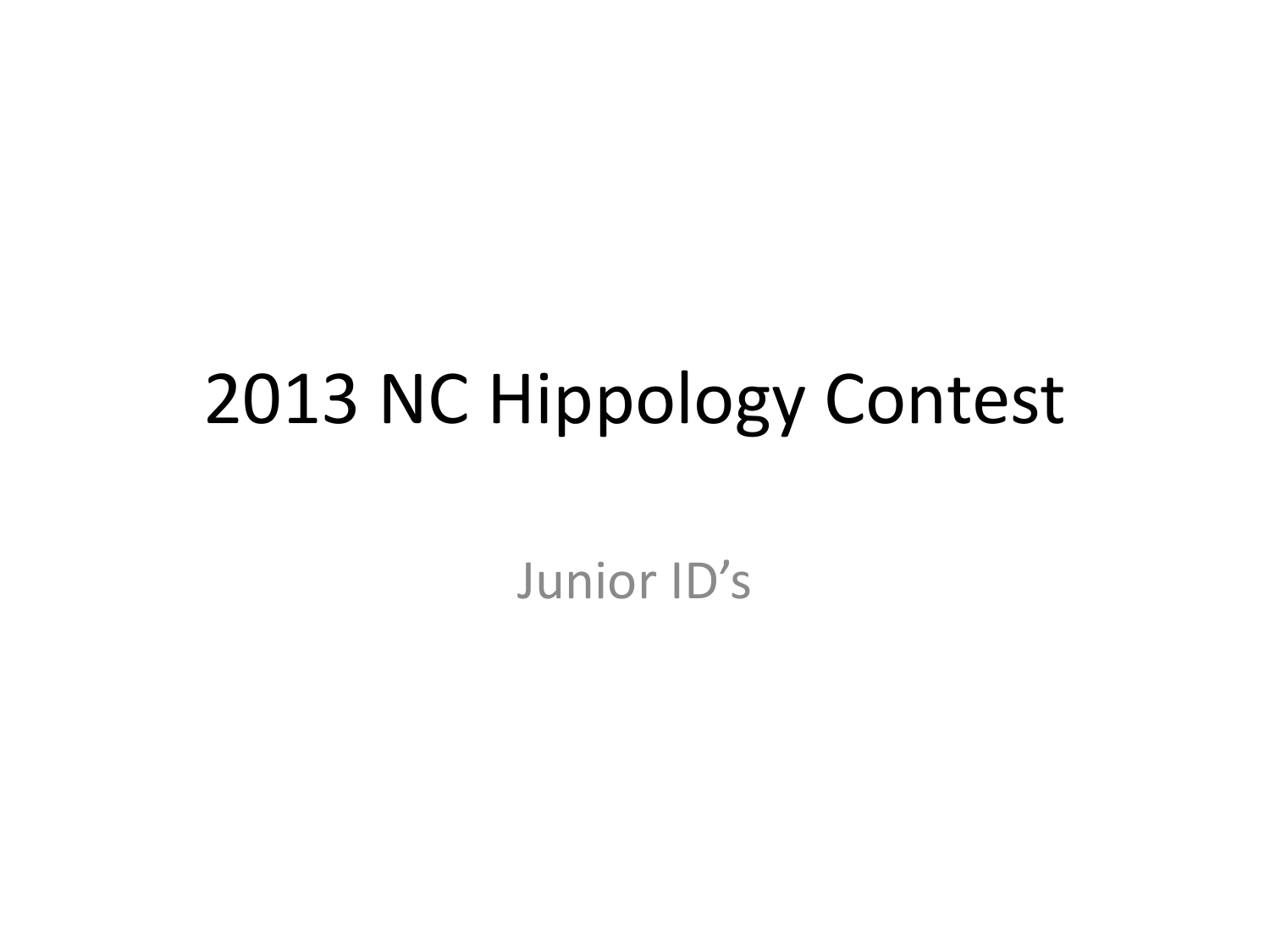## **Identify this grain.**

A- Soybeans B- Corn C- Barley D- Oats

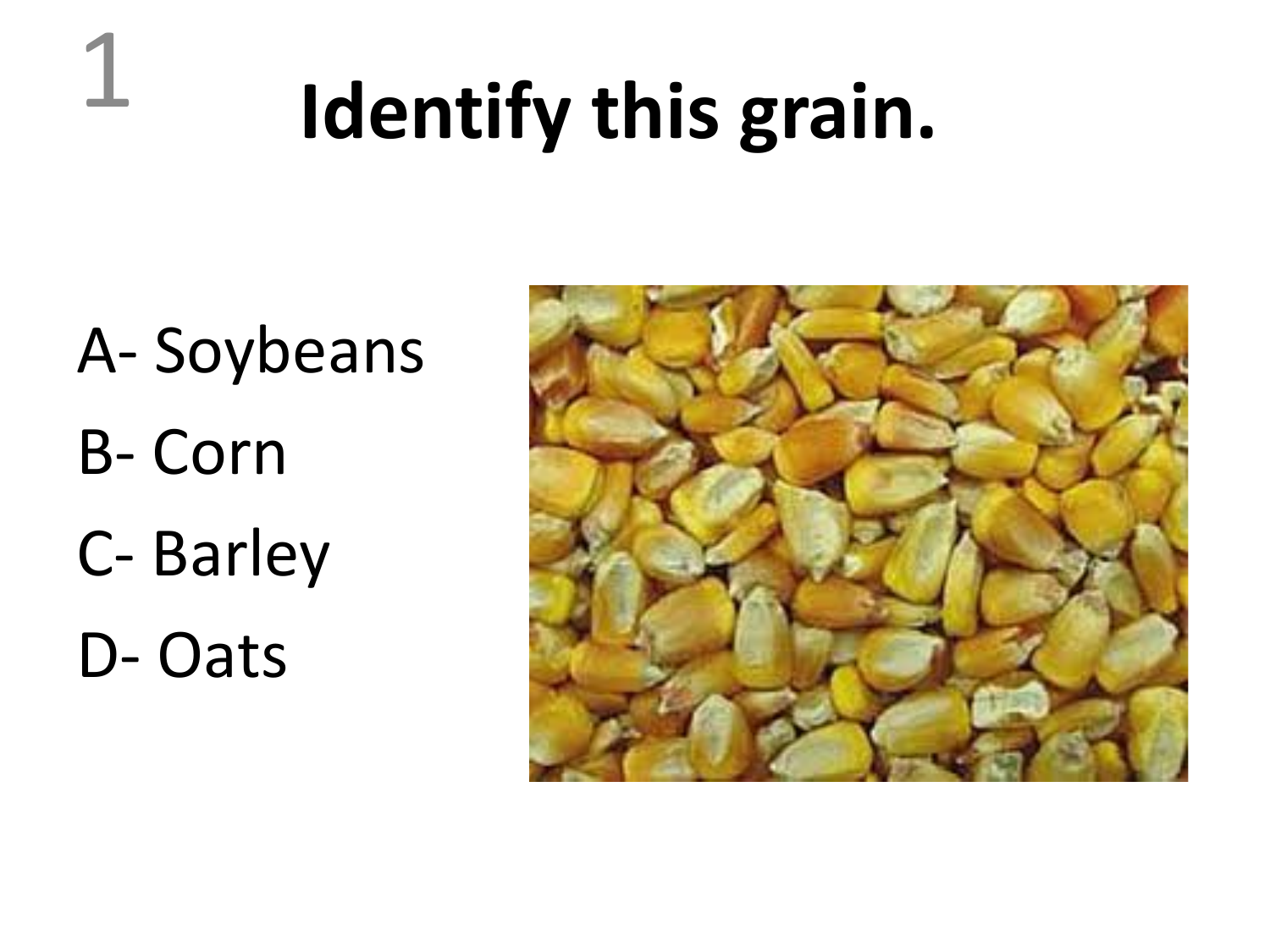#### **What is this molecule? Hint- It is in the nucleus of the cell!** 2

- A- DNA B-Fibers C- Filaments
- D- Cytoplasm

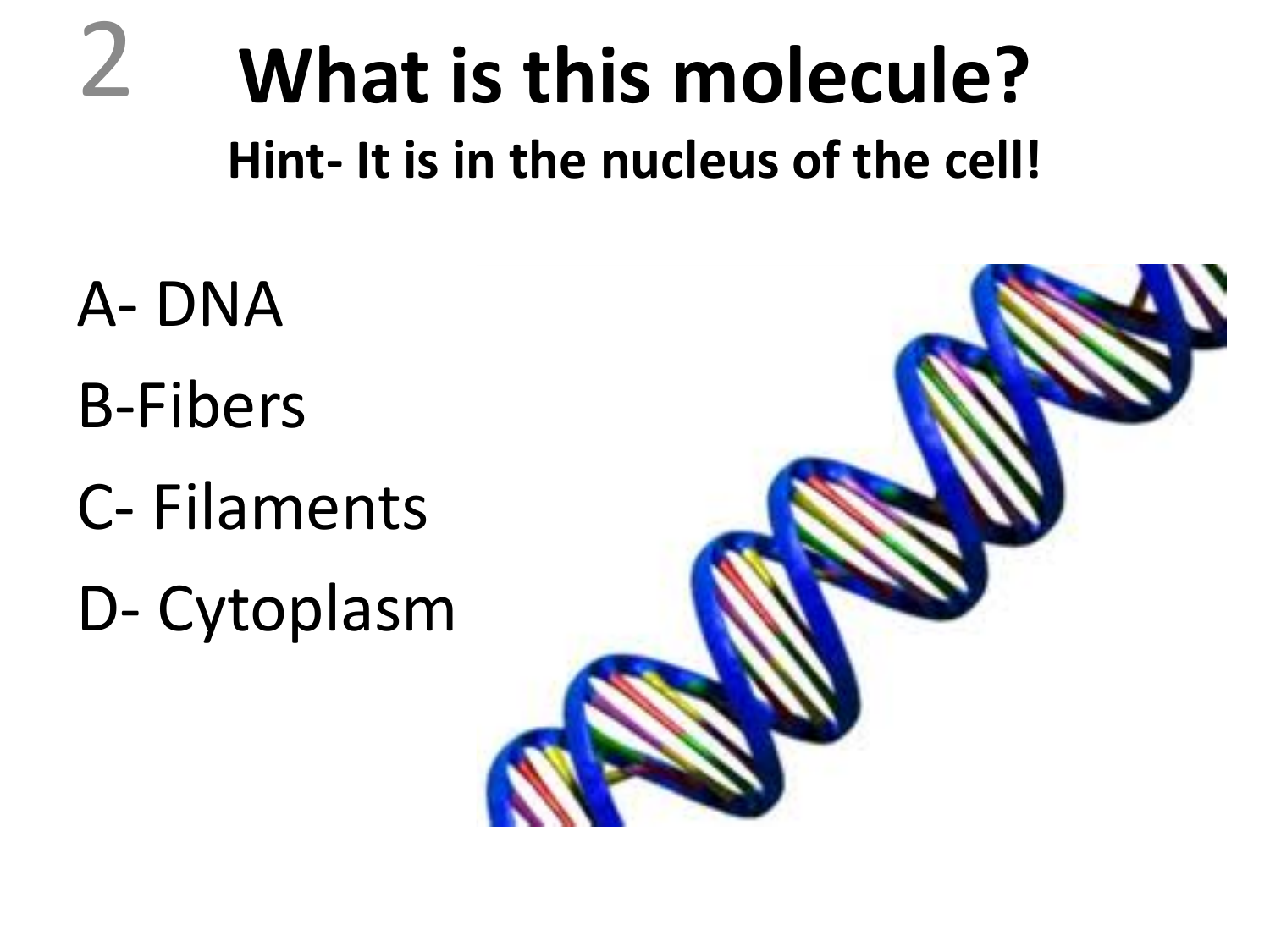### **Identify this horseshoeing tool.**

A- Anvil

- B- Rasp
- C- Hammer
- D- Pritchel

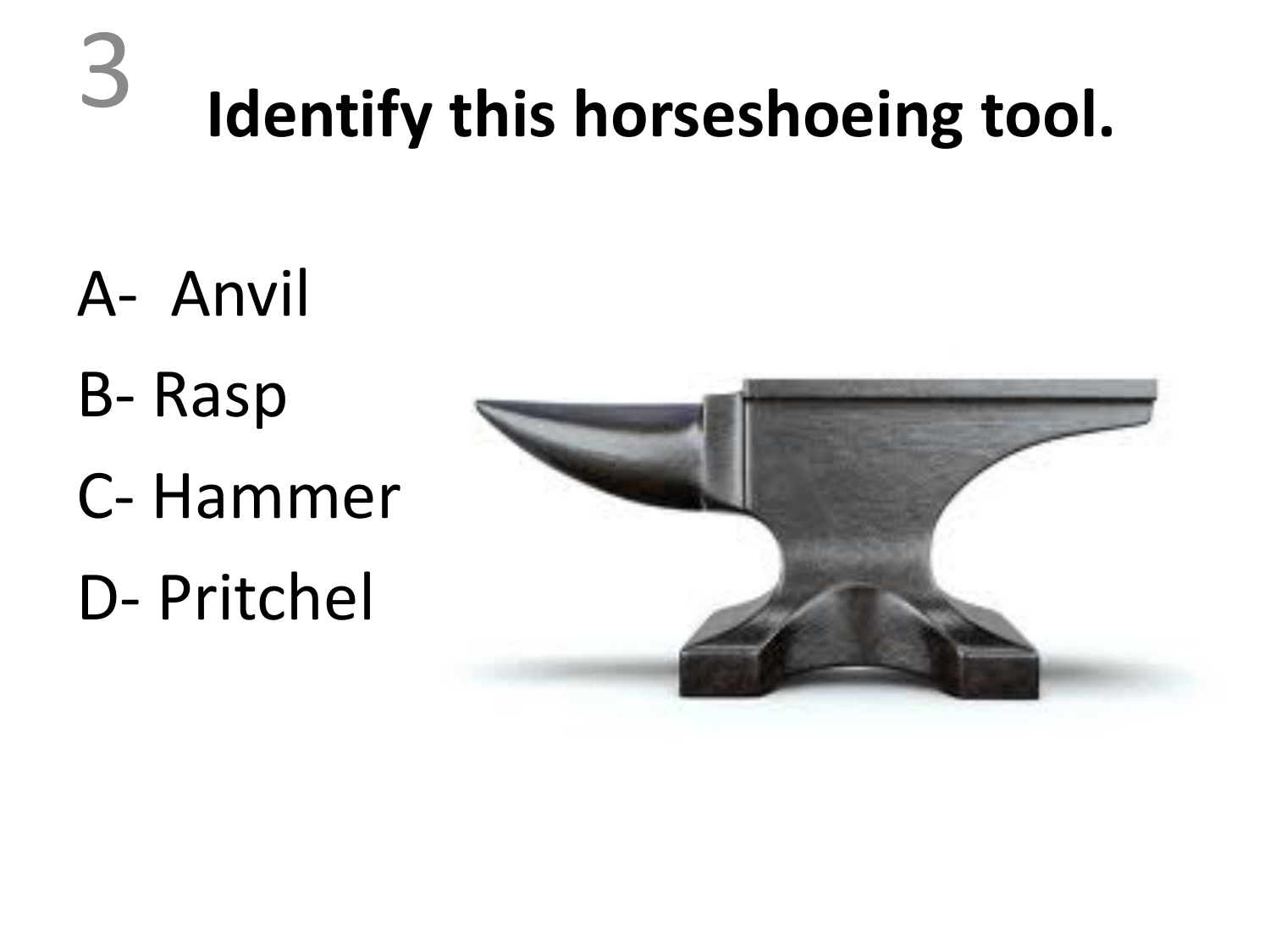#### **What breed is shown below?** 4

- A- Thoroughbred
- B- Quarter Horse
- C- Appaloosa
- D- Spotted Saddle Horse

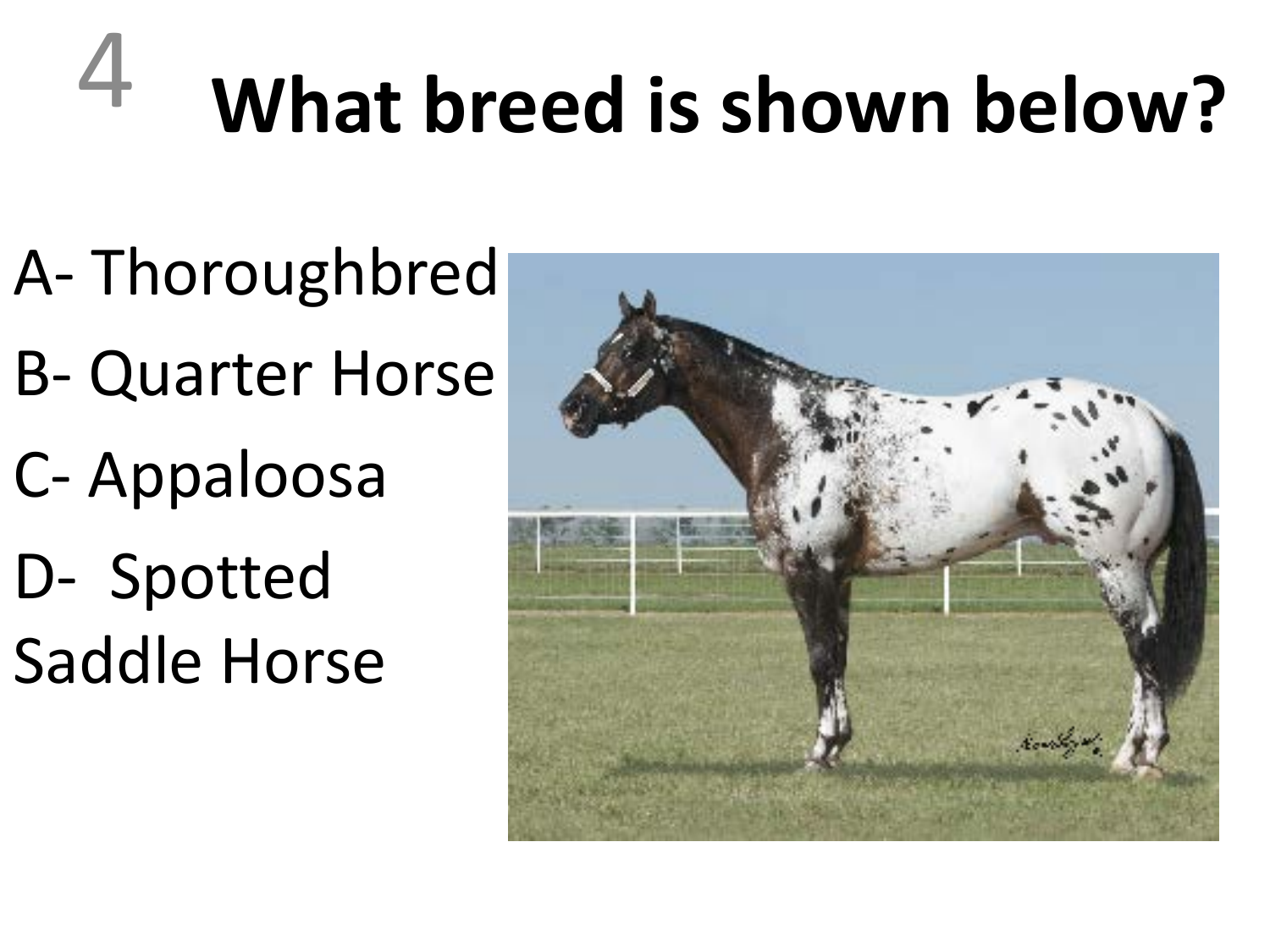### **What breed of horse is shown below?**

**A- Hanoverian** 

- **B- Bashkir Curly**
- **C- Quarter Horse**
- **D- Shetland Pony**

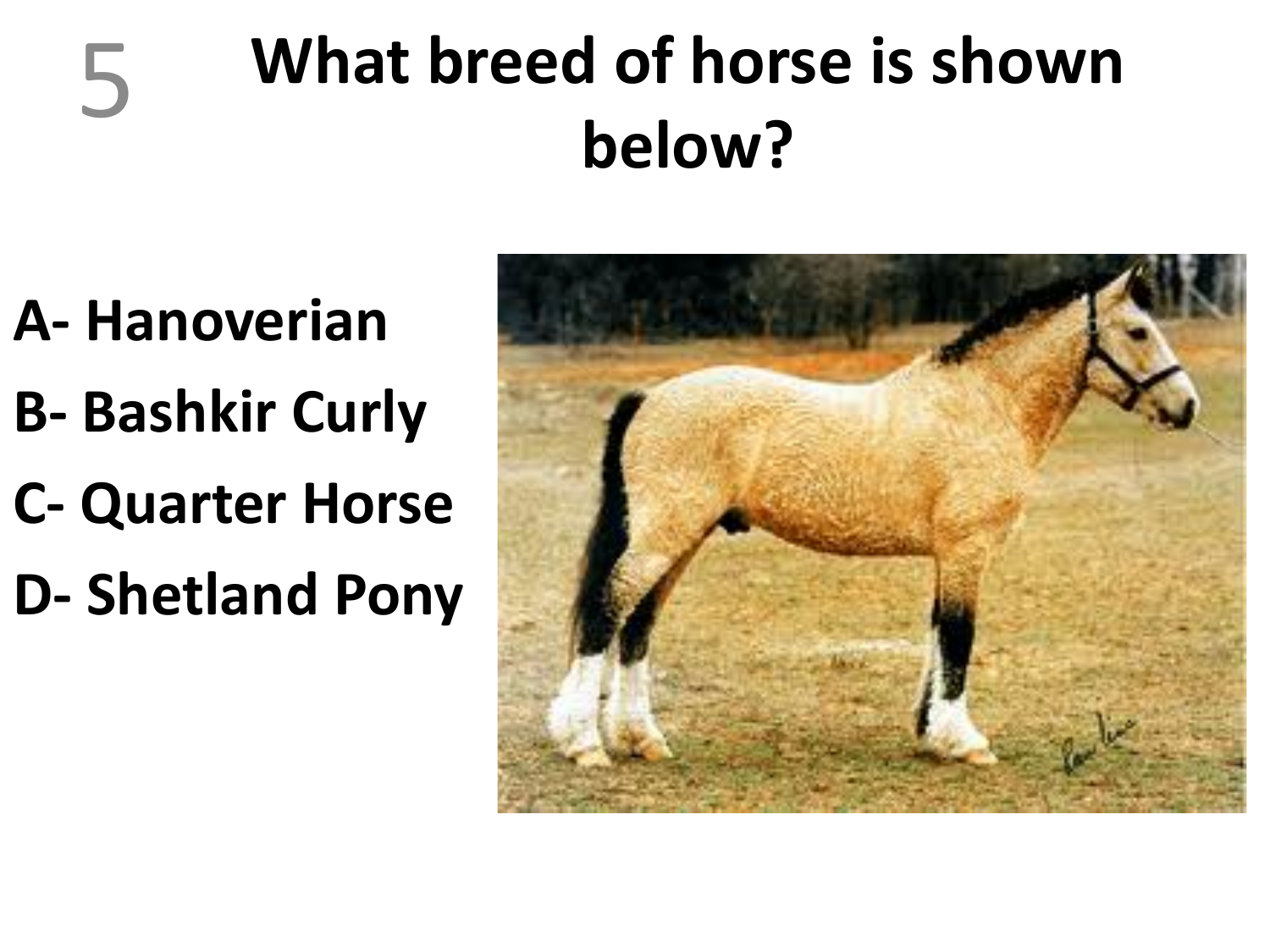#### **Identify this piece of tack.** 6

- **A- Breeching**
- **B- Breastplate**
- **C- Cinch**
- **D- Reins**

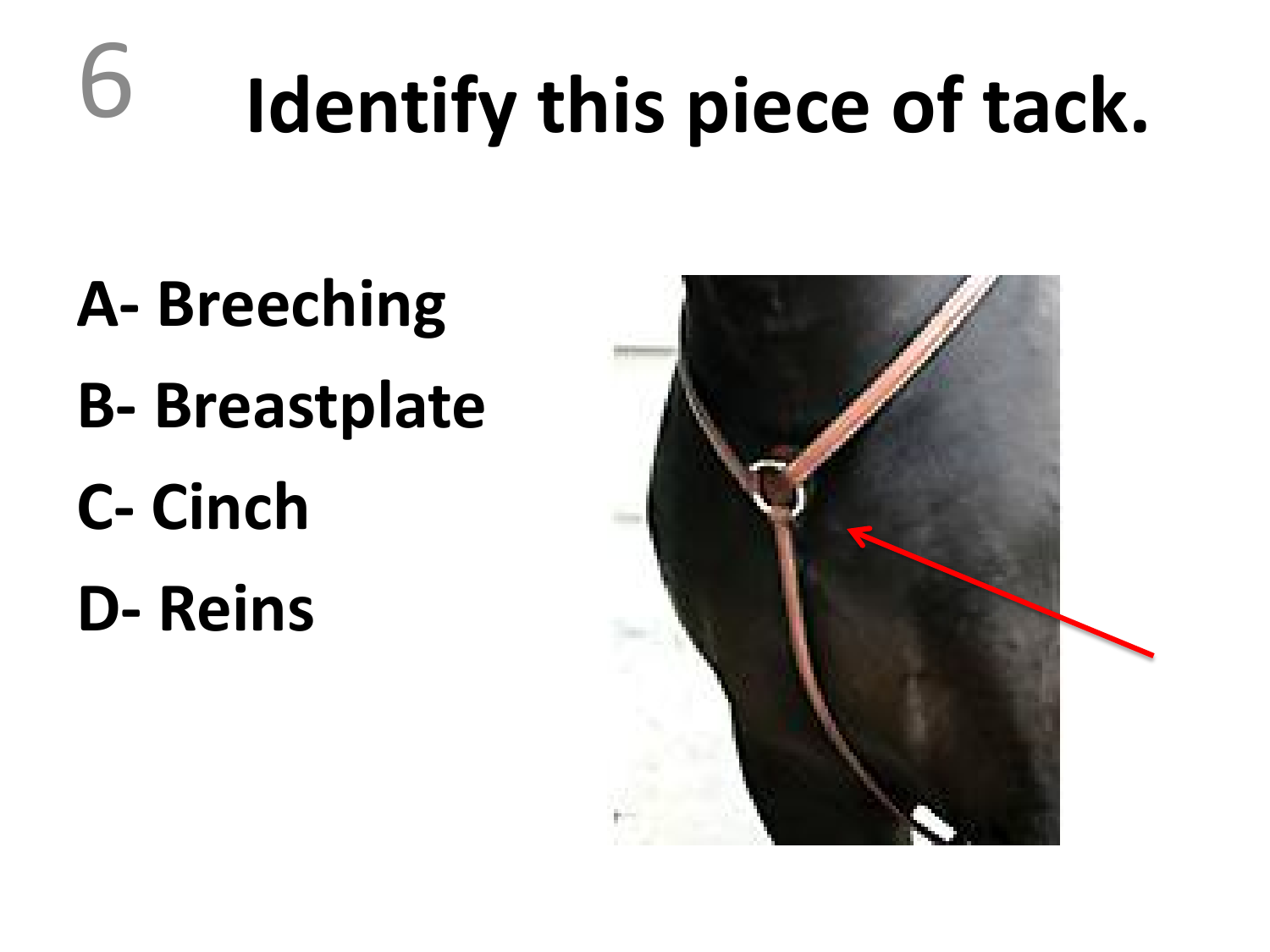## **What equestrian event is shown below?**

**A- Reining B- Working Cow Horse**

- **C- Calf Roping**
- **D- Bronco Riding**

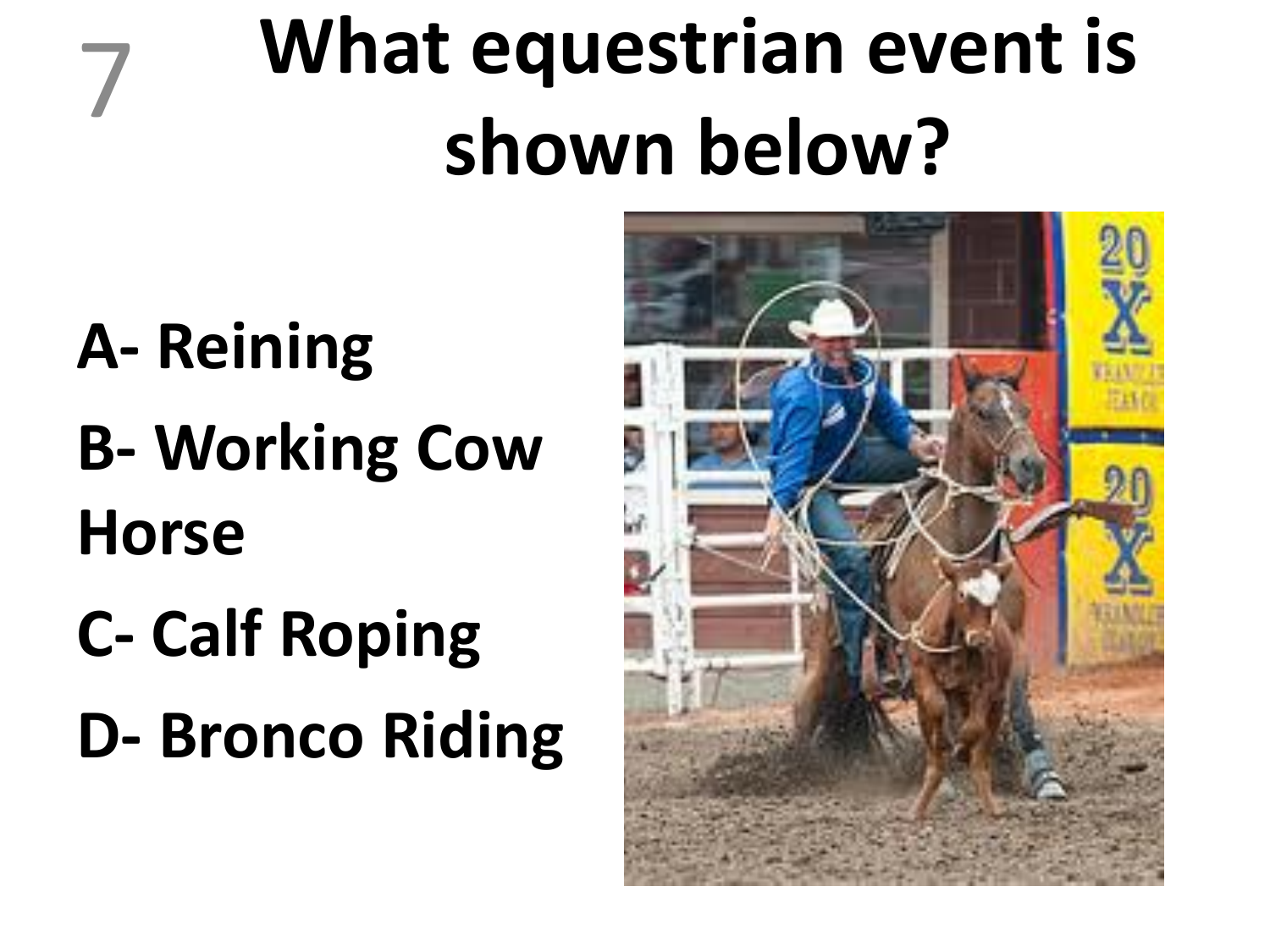### **What vital sign is being checked?**

- **A- Respiration Rate**
- **B- Heart Rate**
- **C- Blood Pressure**
- **D- Capillary Refill Time**

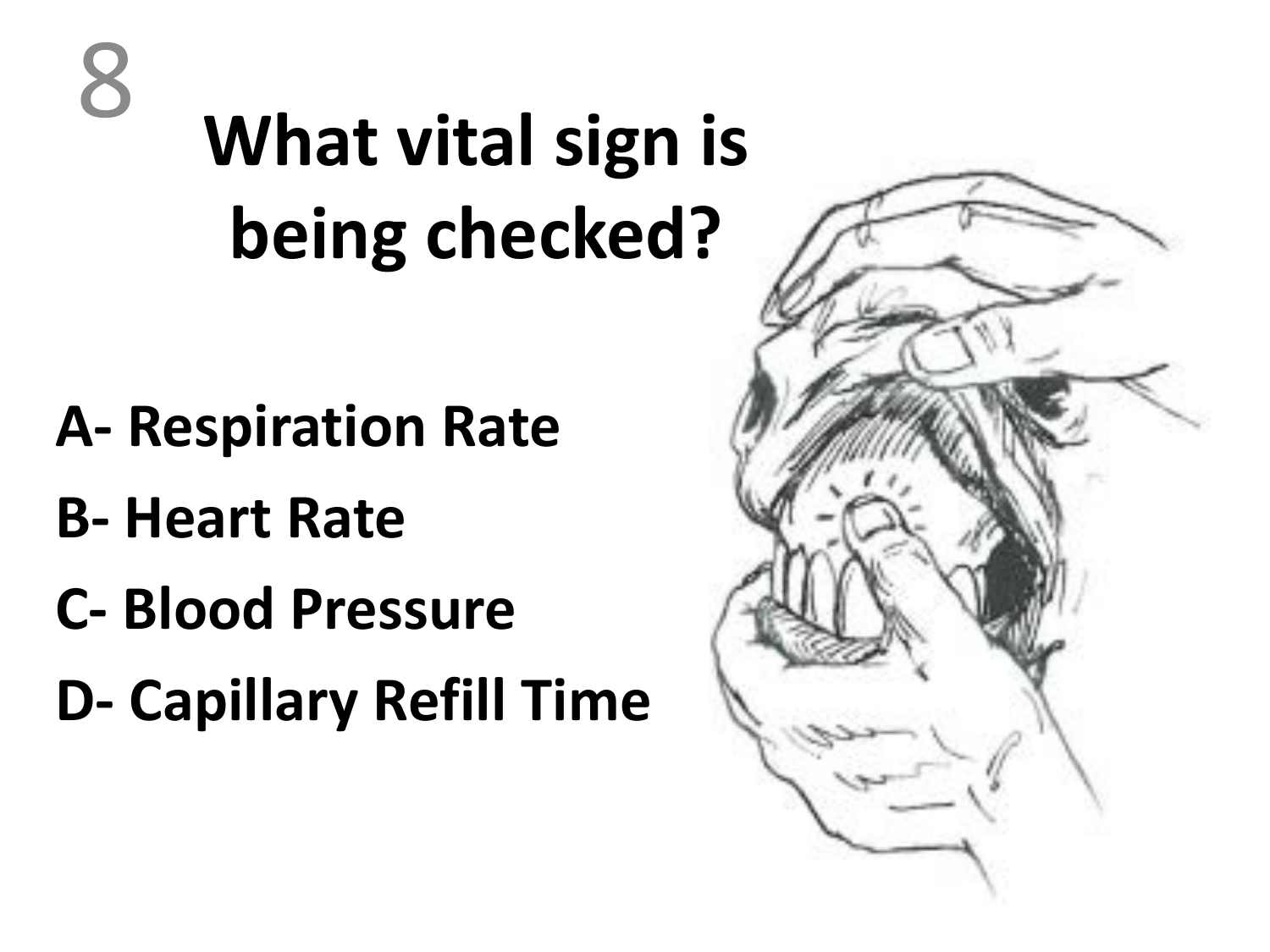### **Identify this conformation defect.** 9

- **A- Bow-legged**
- **B- Pigeon-toed**
- **C- Cow-hocked**
- **D- Knock-kneed**

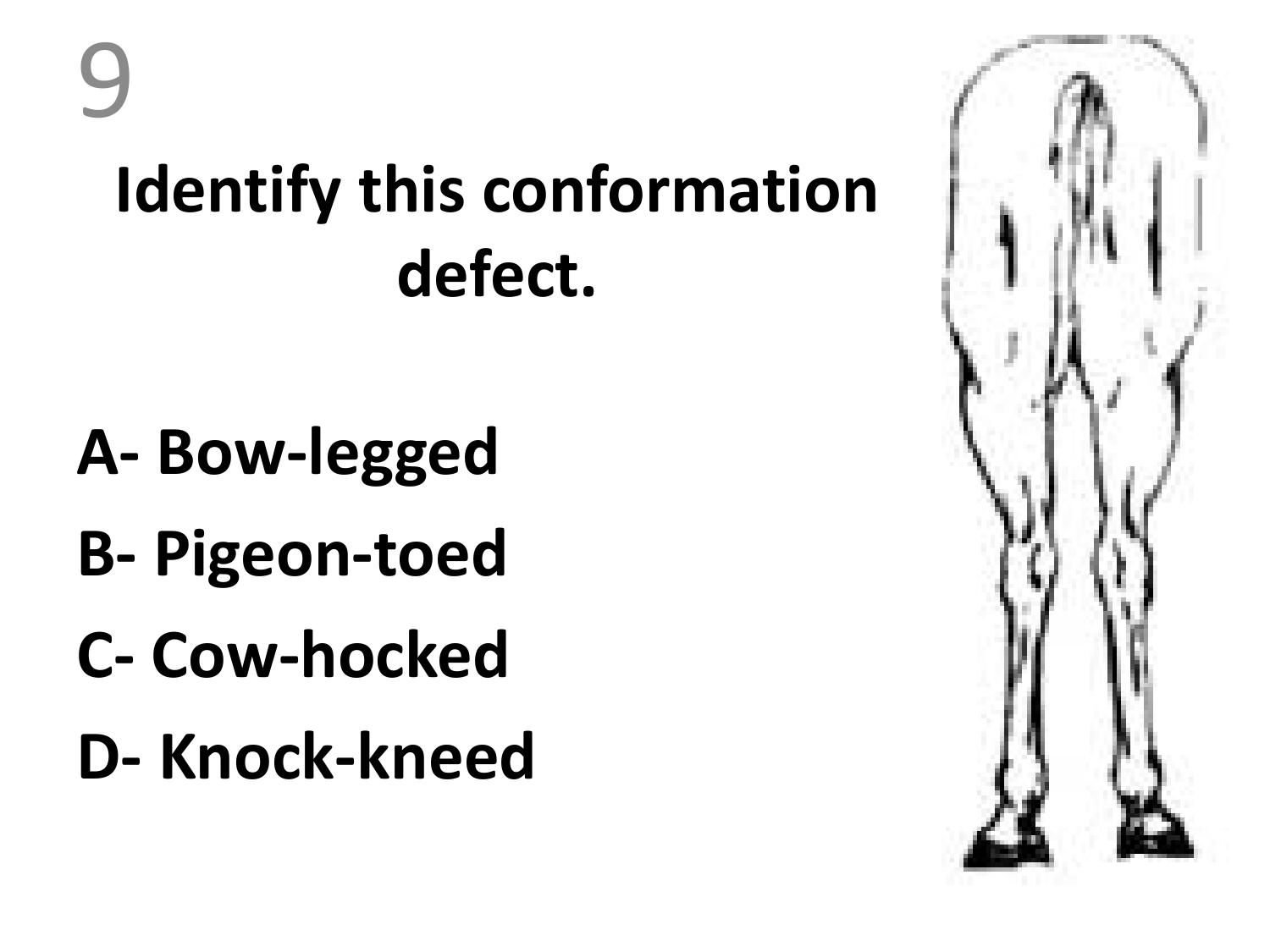#### **What is the scientific name of this equine?** 10

- A- *Equus caballus*
- B- *Equus prezwalksi*
- C- *Equus asinus*
- D- *Equus hippotigris*

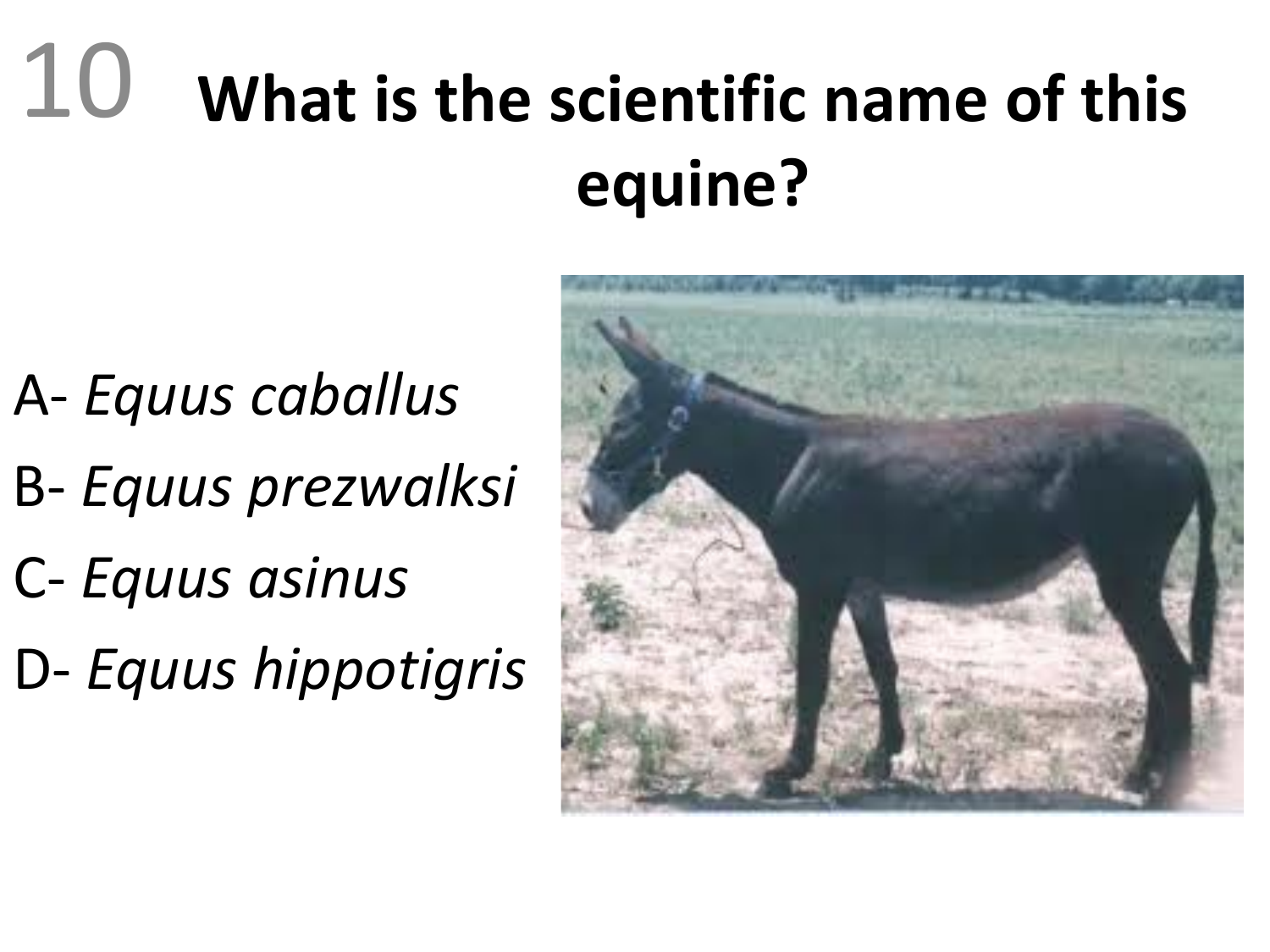#### **What riding discipline is shown below?** 11

- **A- Saddleseat**
- **B- Fox Hunting**
- **C- Reining**
- **D- Dressage**

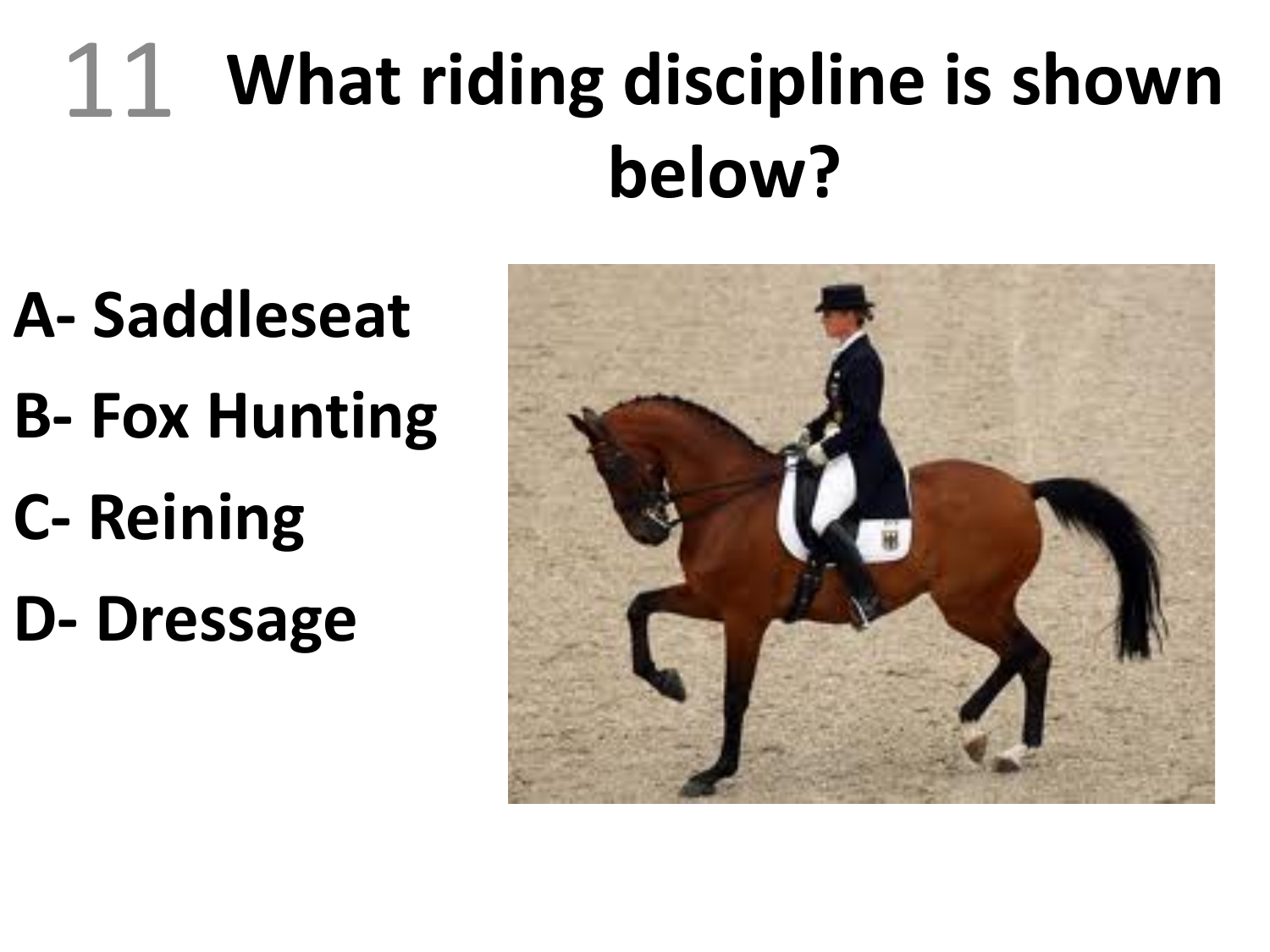## **Identify this type of horseshoe.**

- **A- Heart Bar Shoe**
- **B- Egg Bar Shoe**
- **C- Patton Shoe**
- **D- Keg Shoe**

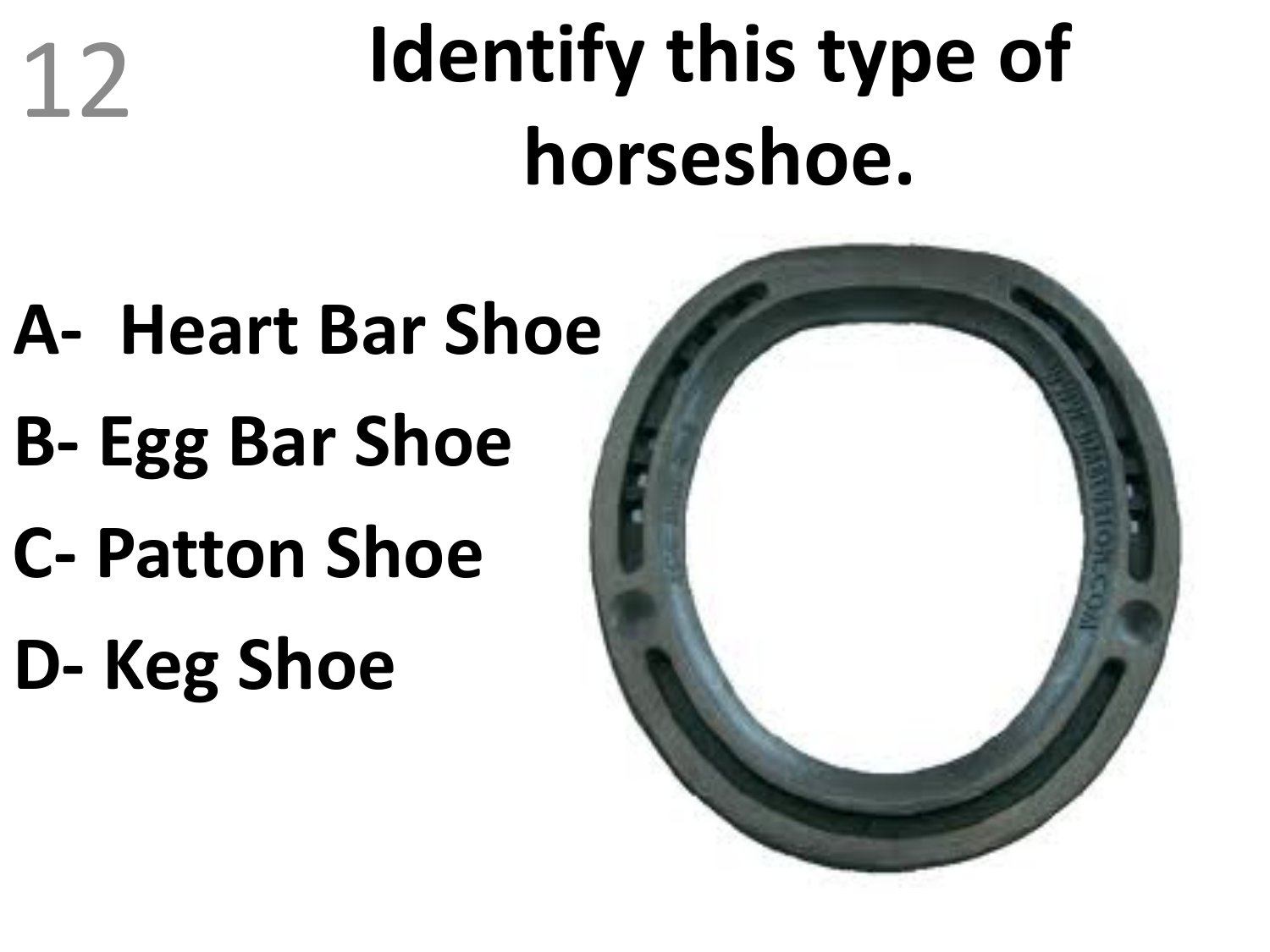

### **Identify this behavioral action.**

**A- Flehmen Response B- Charging C- Smiling D- Balking**

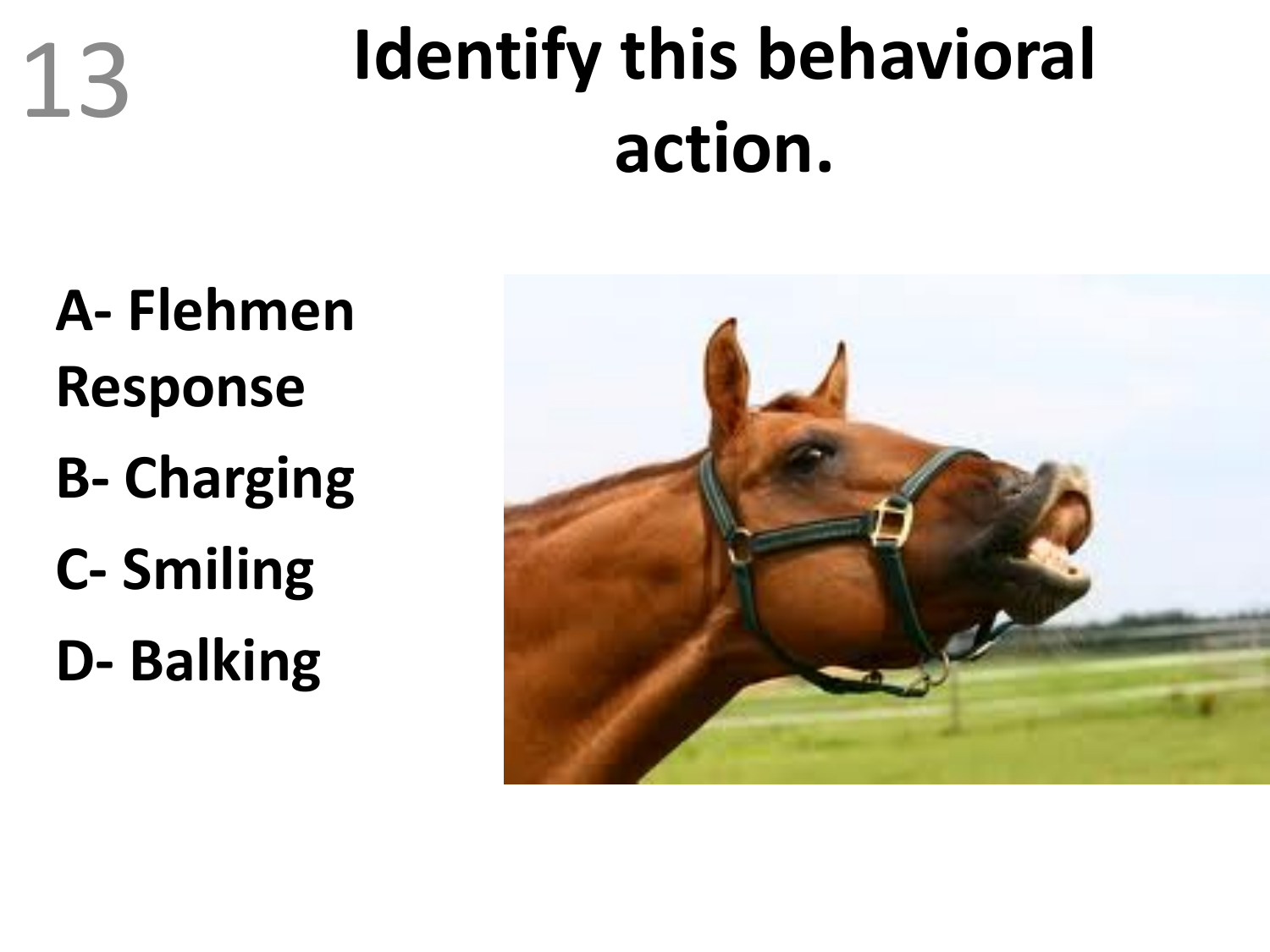





**A- 1 B- 2 C- 3 D- 4**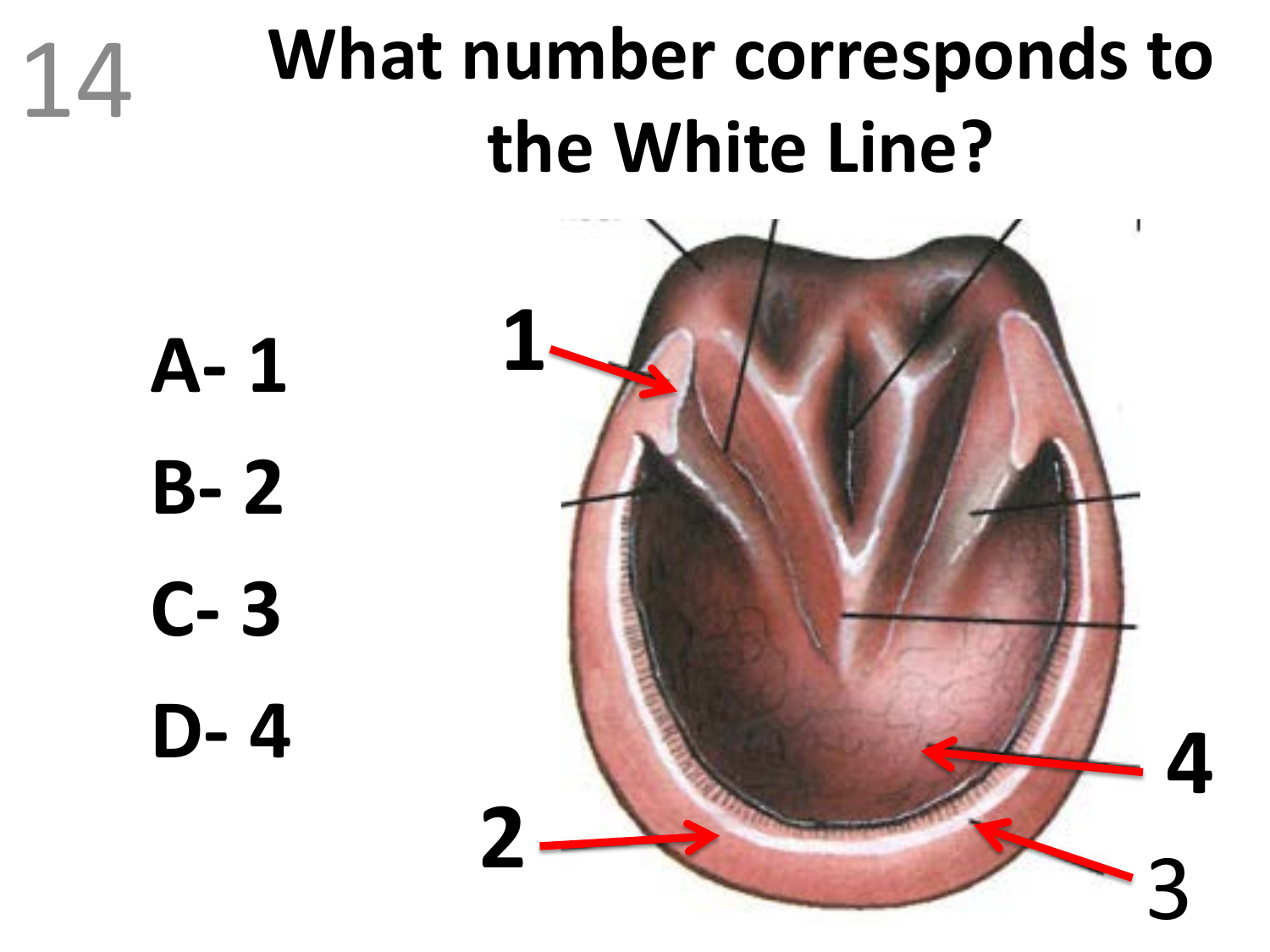# **Identify this external parasite.**

**A- Horse Fly B- Bee C- House Fly D- Lice**

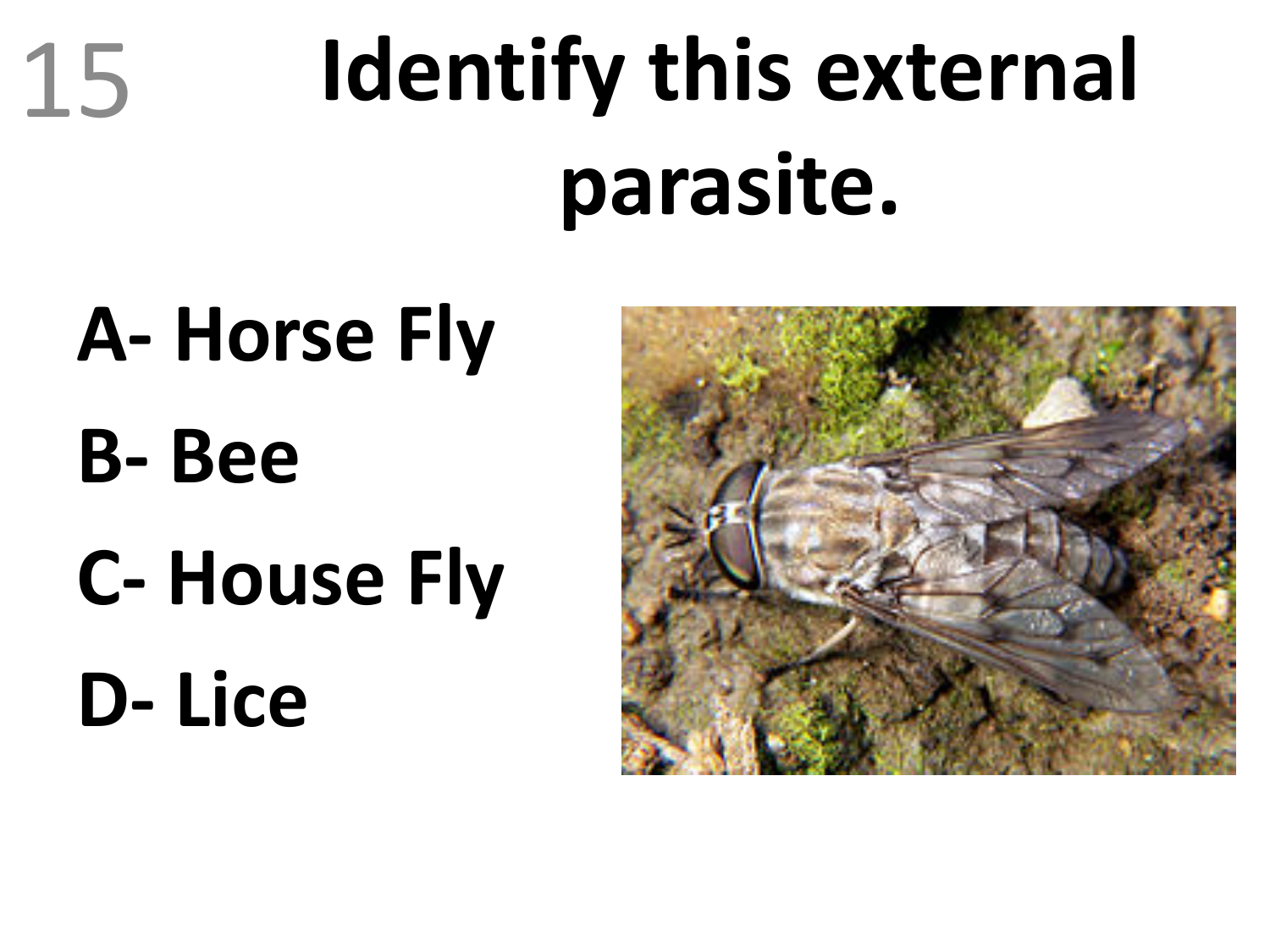

### **Identify this part of an English saddle.**

- **A- Saddle Flap B- Cantle**
- **C- Knee Rolls**
- **D- Billet**

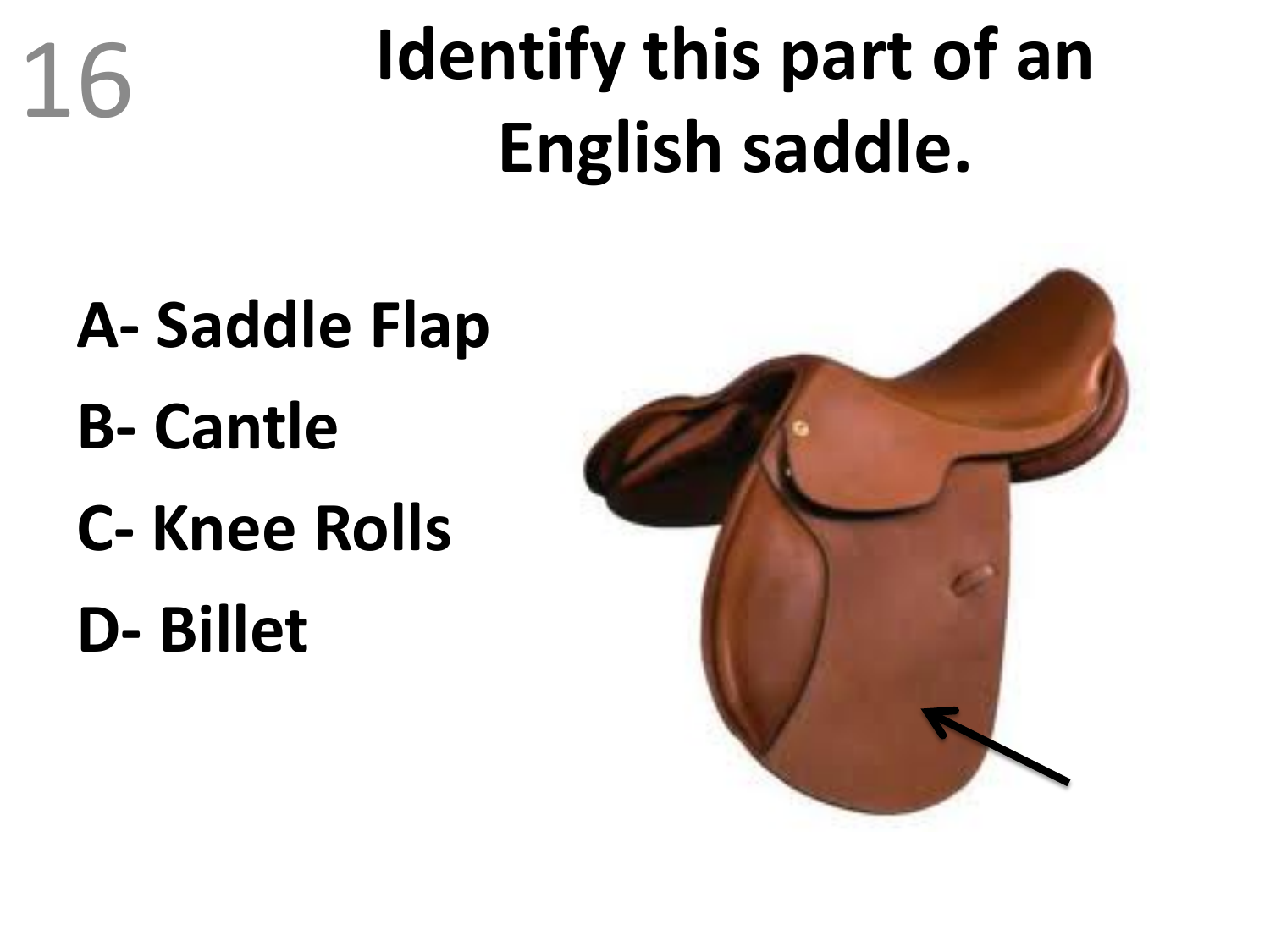#### **Identify this piece of grooming equipment.** 17

- **A- Face Brush**
- **B- Pulling Comb**
- **C- Curry Comb**
- **D- Hoof Pick**

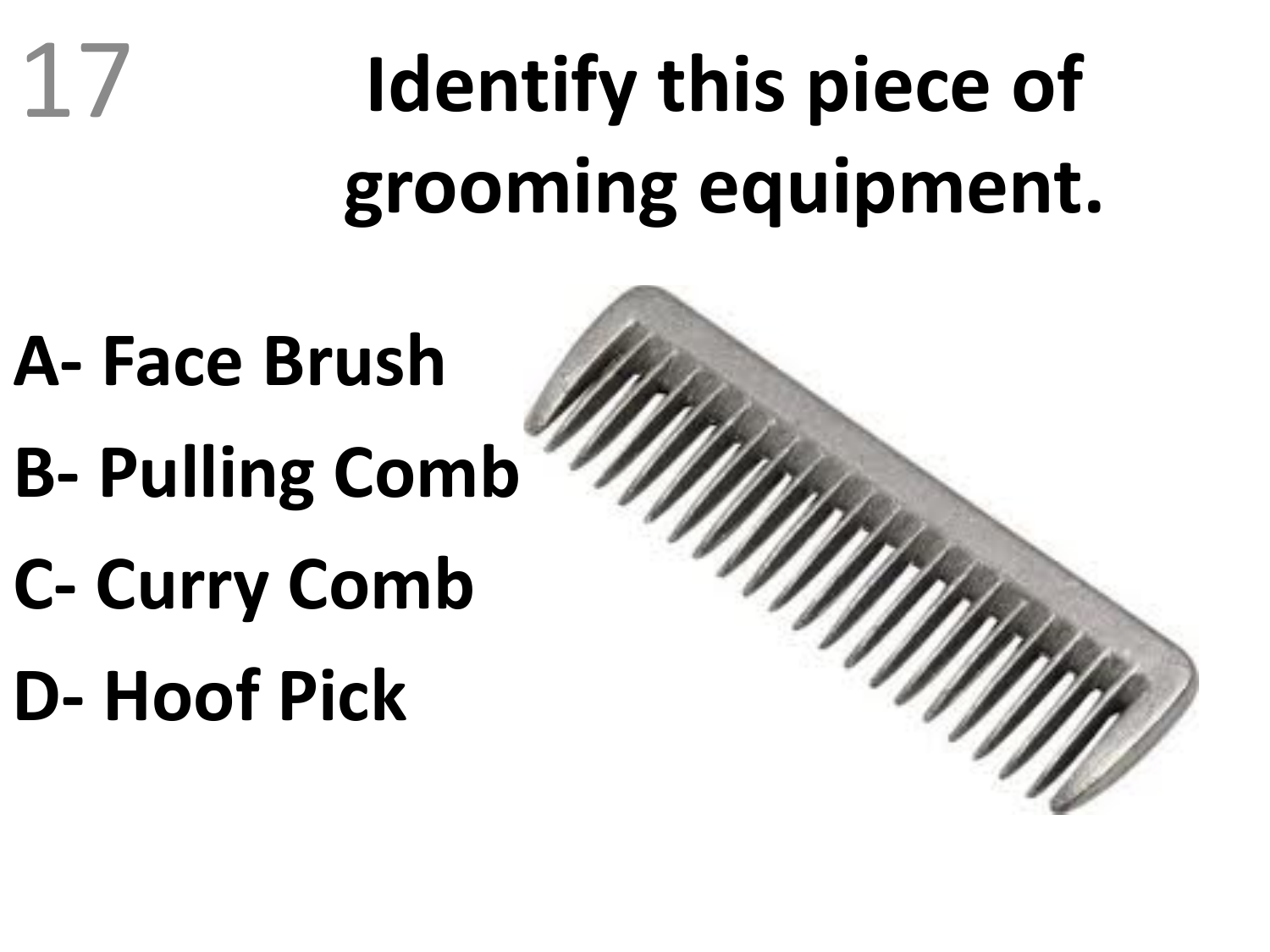### **What action is being performed?**

- **A- Measuring Height**
- **B- Measuring Weight**
- **C- Massage**
- **D- Acupuncture**

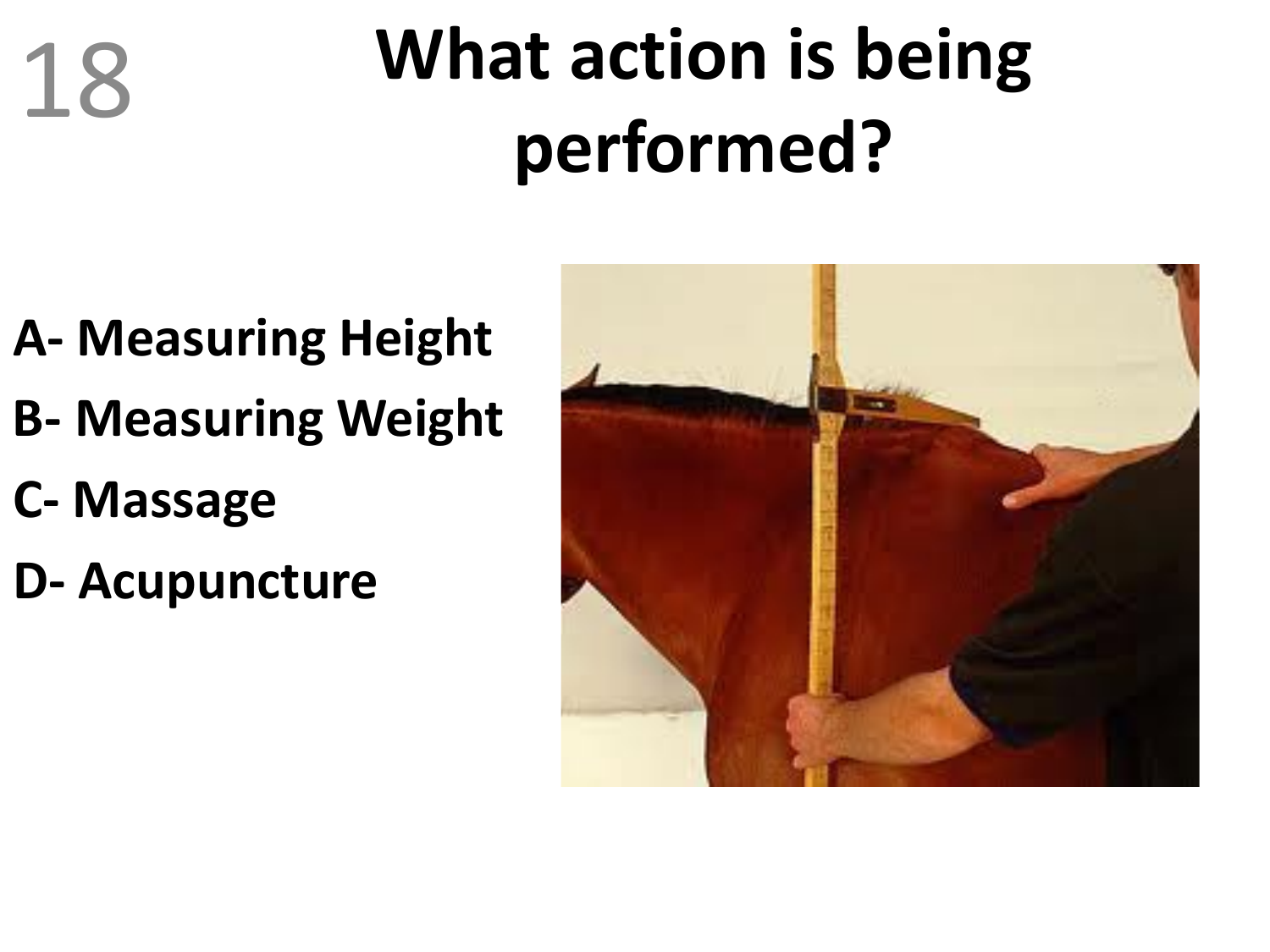### **Identify the stifle joint.**



**A- 1 B- 2 C- 3 D- 4 <sup>1</sup>**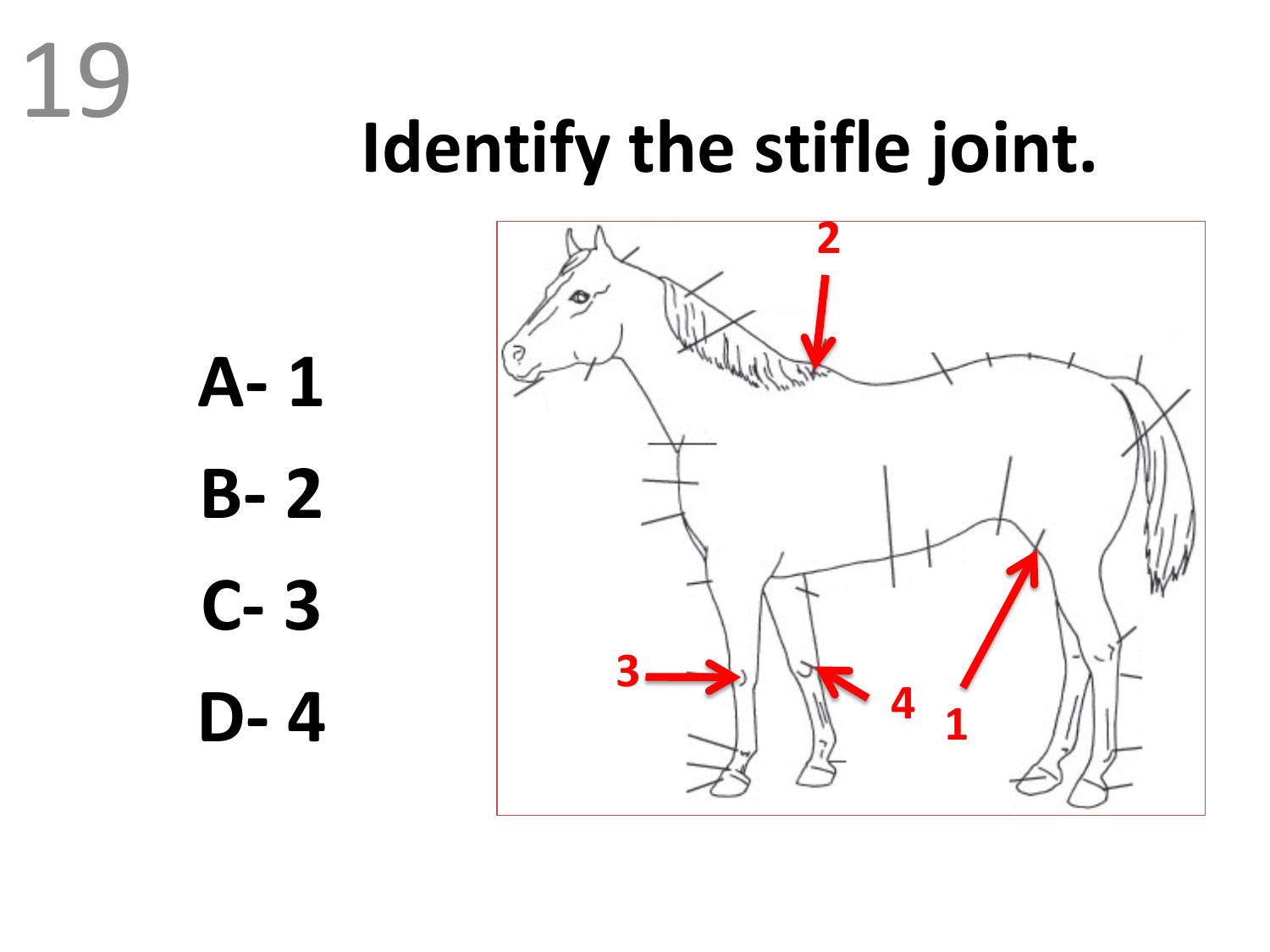## **Identify this leg marking.**

**A- Ergot**

- **B- Pastern**
- **C- Stocking**
- **D- Coronet**

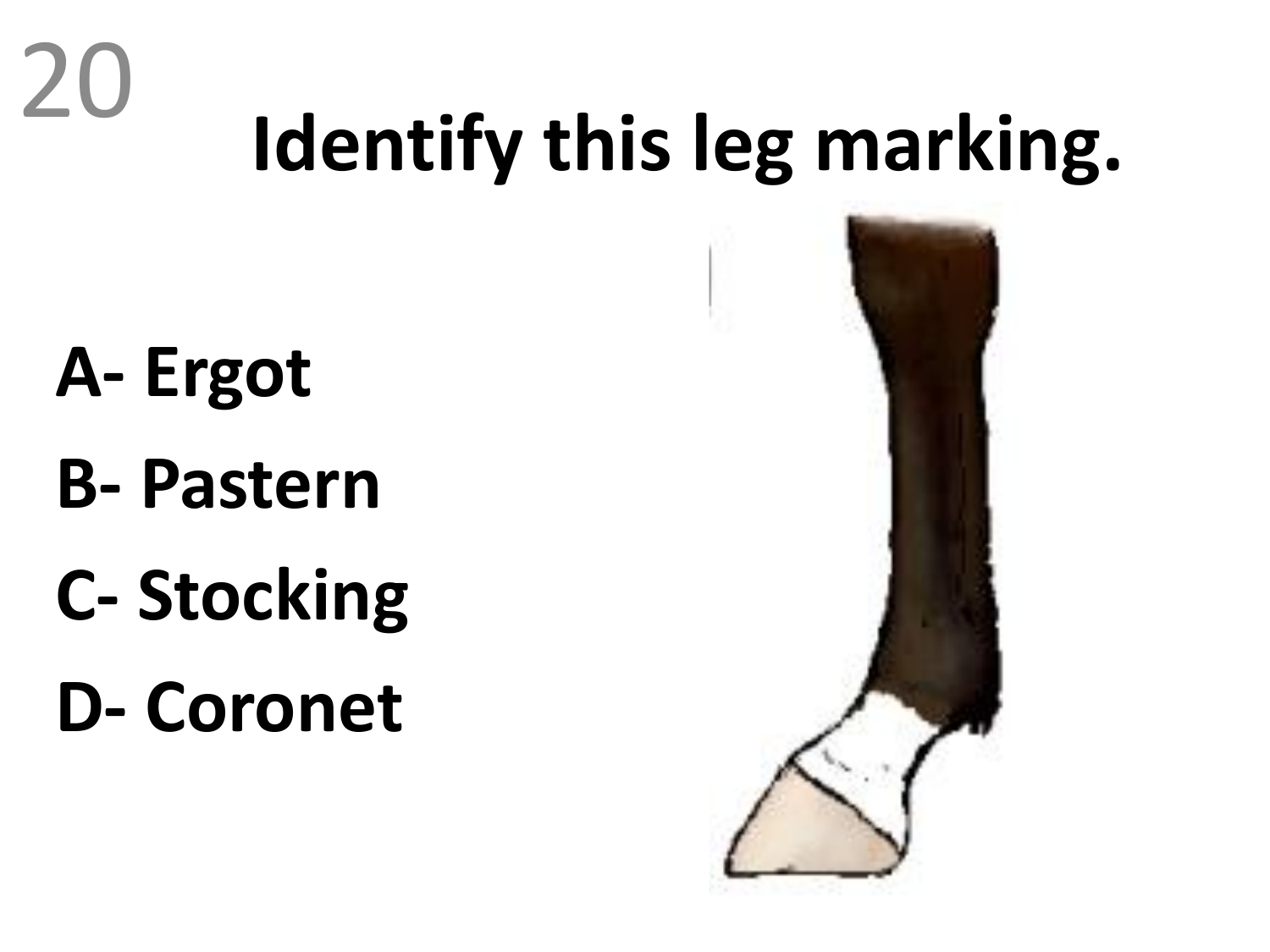### **What event is shown in the picture?**

- **A- Pleasure Driving**
- **B- Western Pleasure**
- **C- Show Hack**
- **D- Hunter Under Saddle**

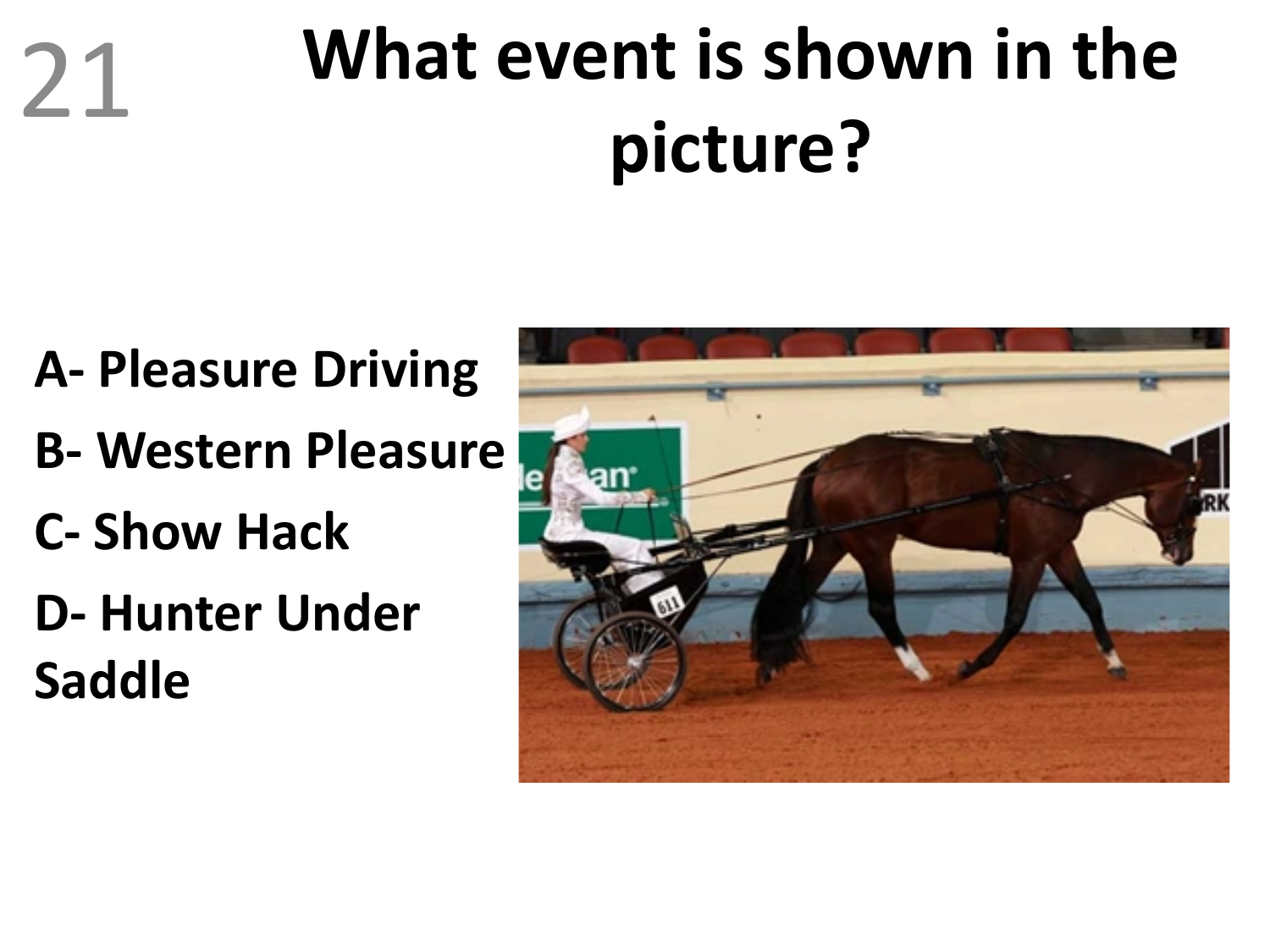#### **Identify this equestrian event.** 22

- **A- Field Hockey**
- **B- Gymkhana**
- **C- Turf racing**
- **D- Polo**

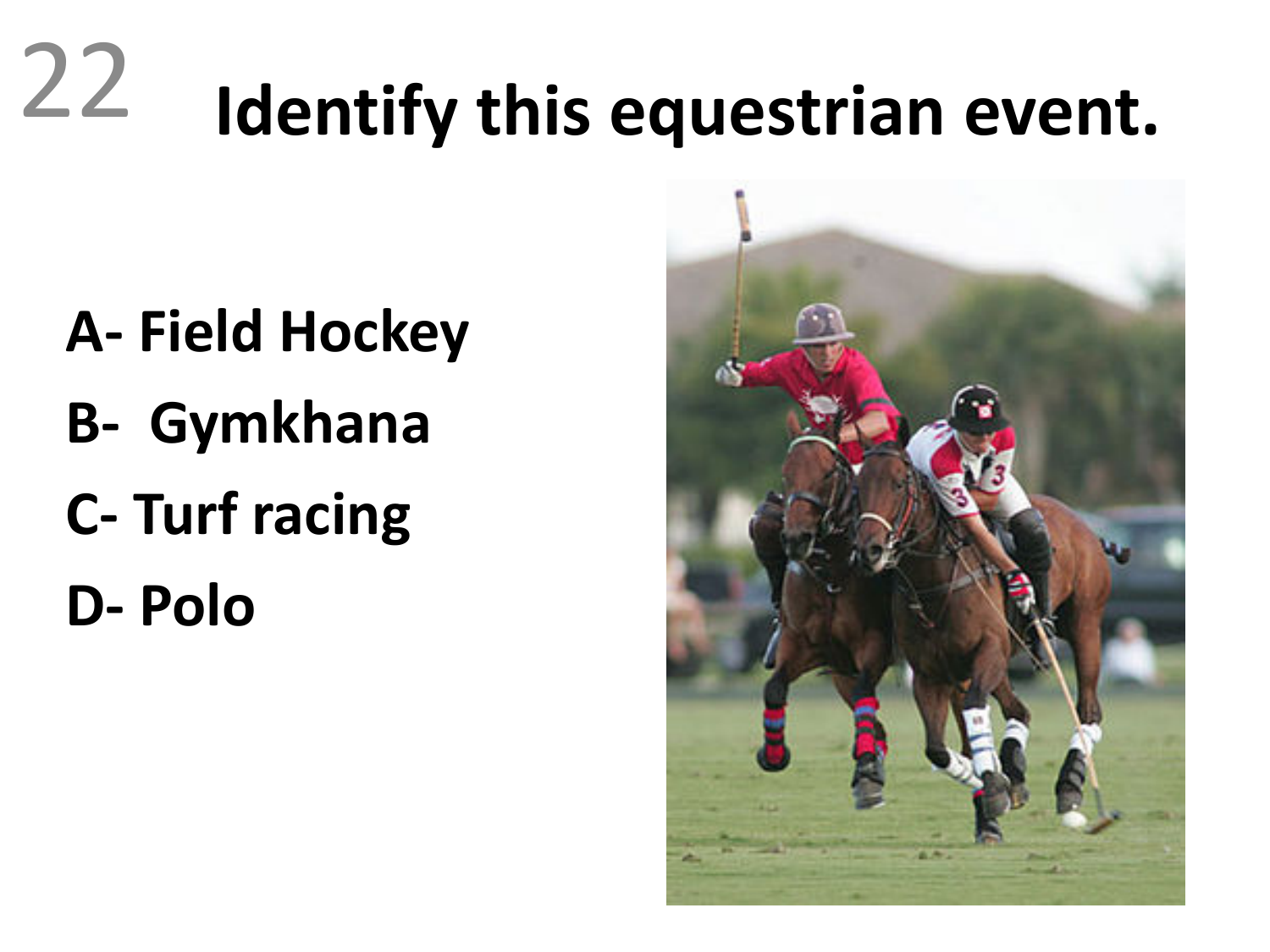# **Identify this breed of horse.**

- **A- Quarter Horse B- Preswalski**
- **C- Zebra**

23

**D- Mule**

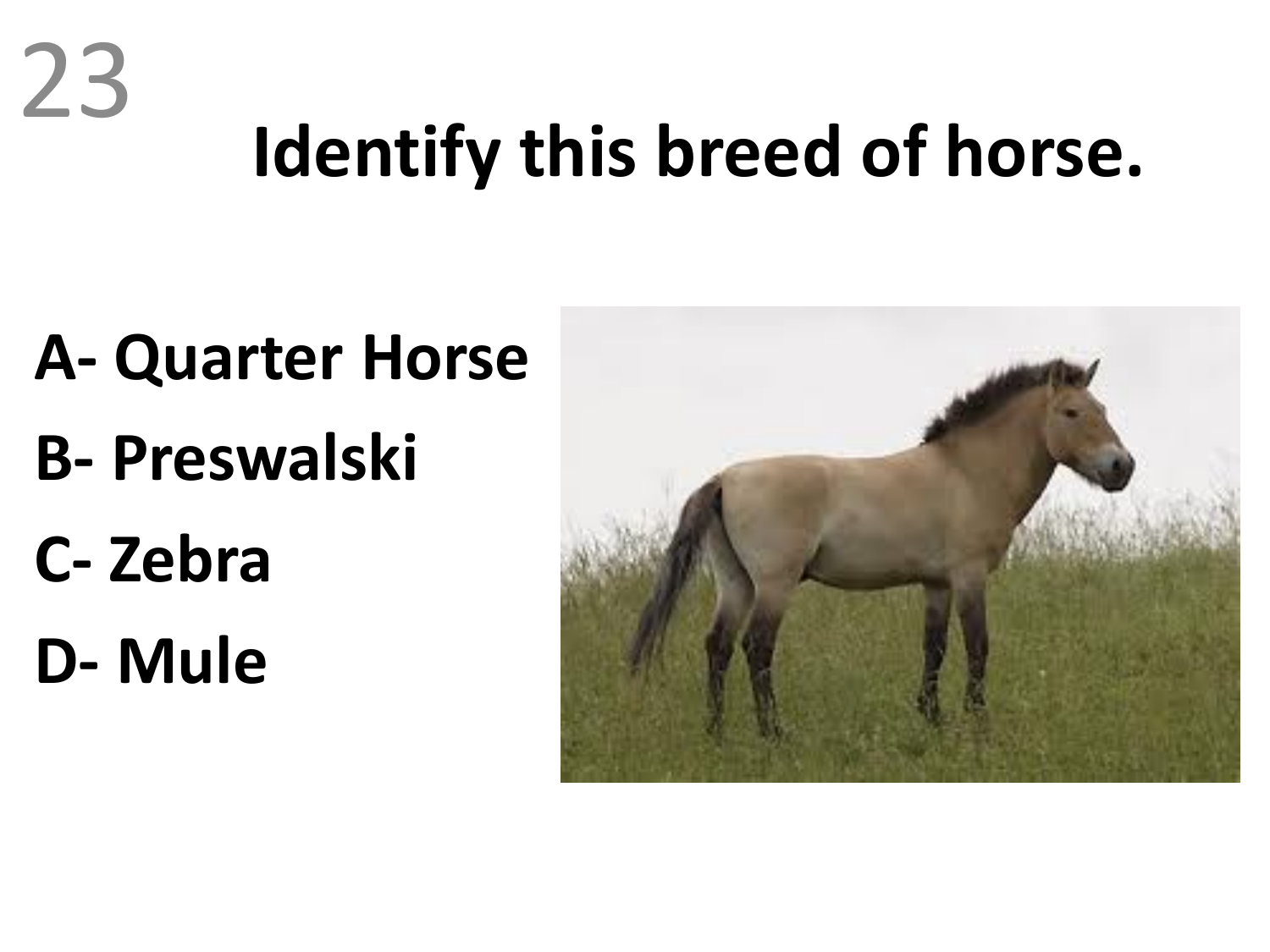### **Identify this type of Western rein.**

**A- Spilt Reins B- Roping Reins C- Romal Reins D- Laced reins**

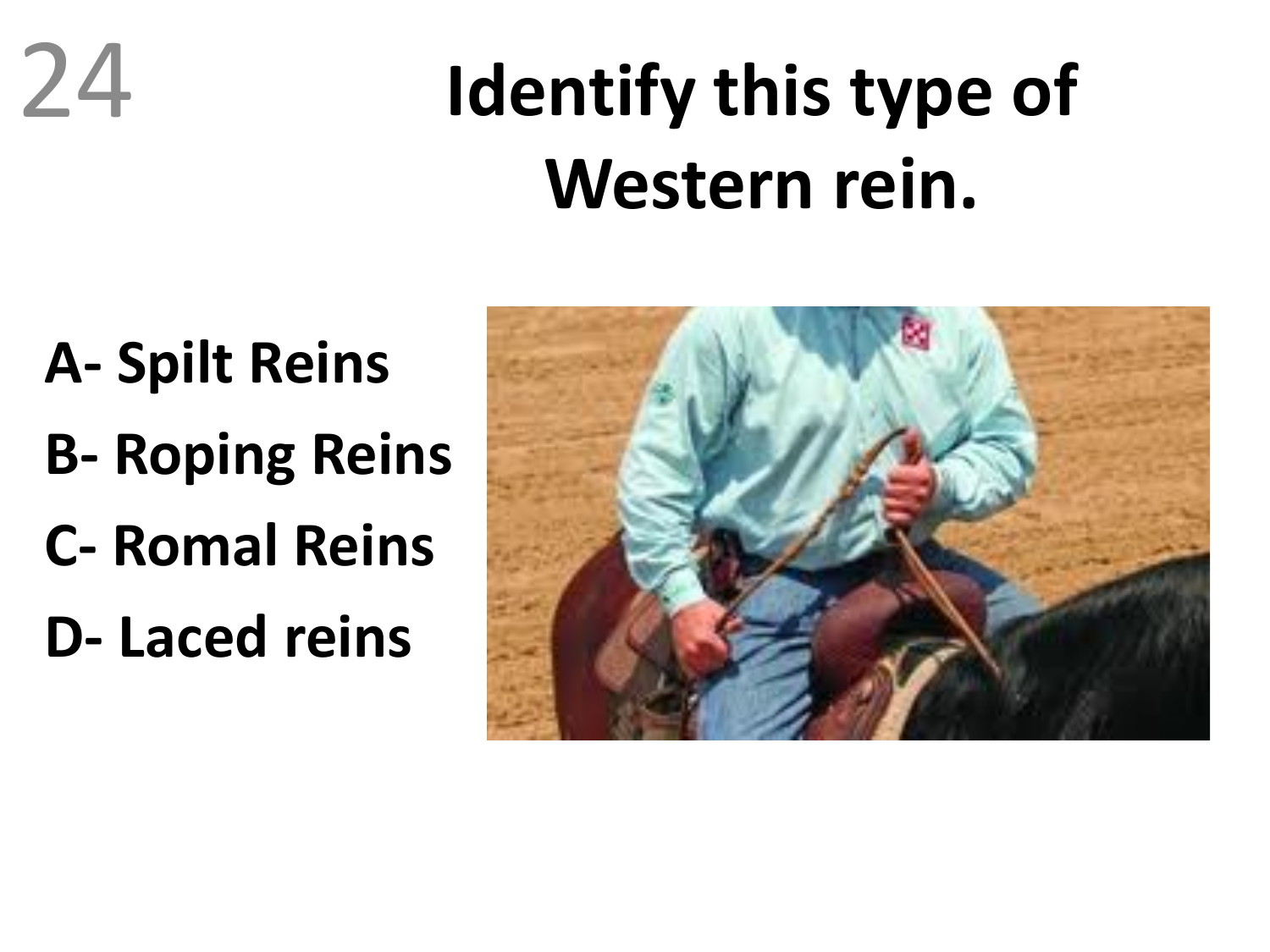### **Identify this Horse Show class.**

- **A- Showmanship**
- **B- Horsemanship**
- **C- Western Pleasure**
- **D- Halter**

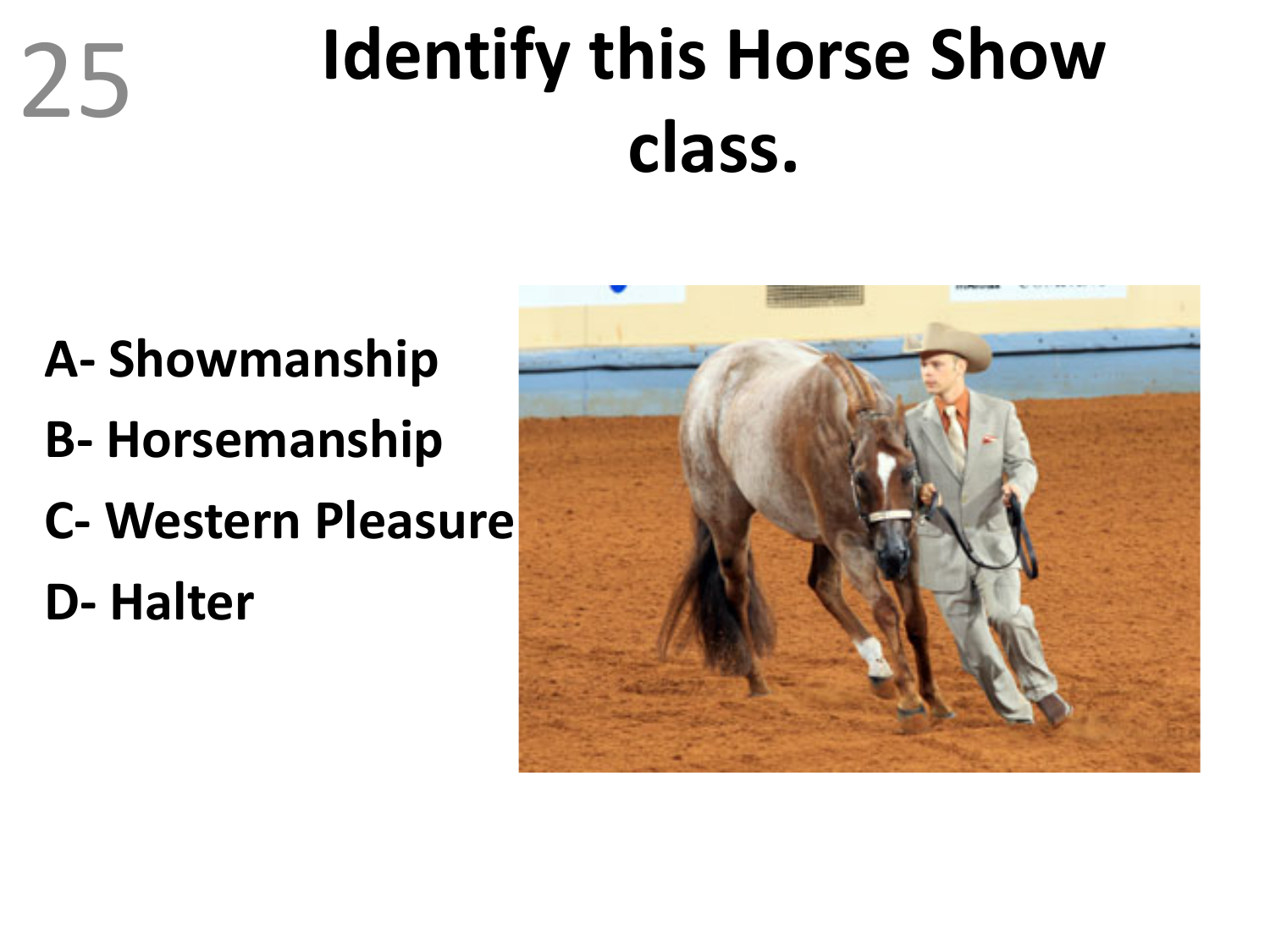## End of Slides